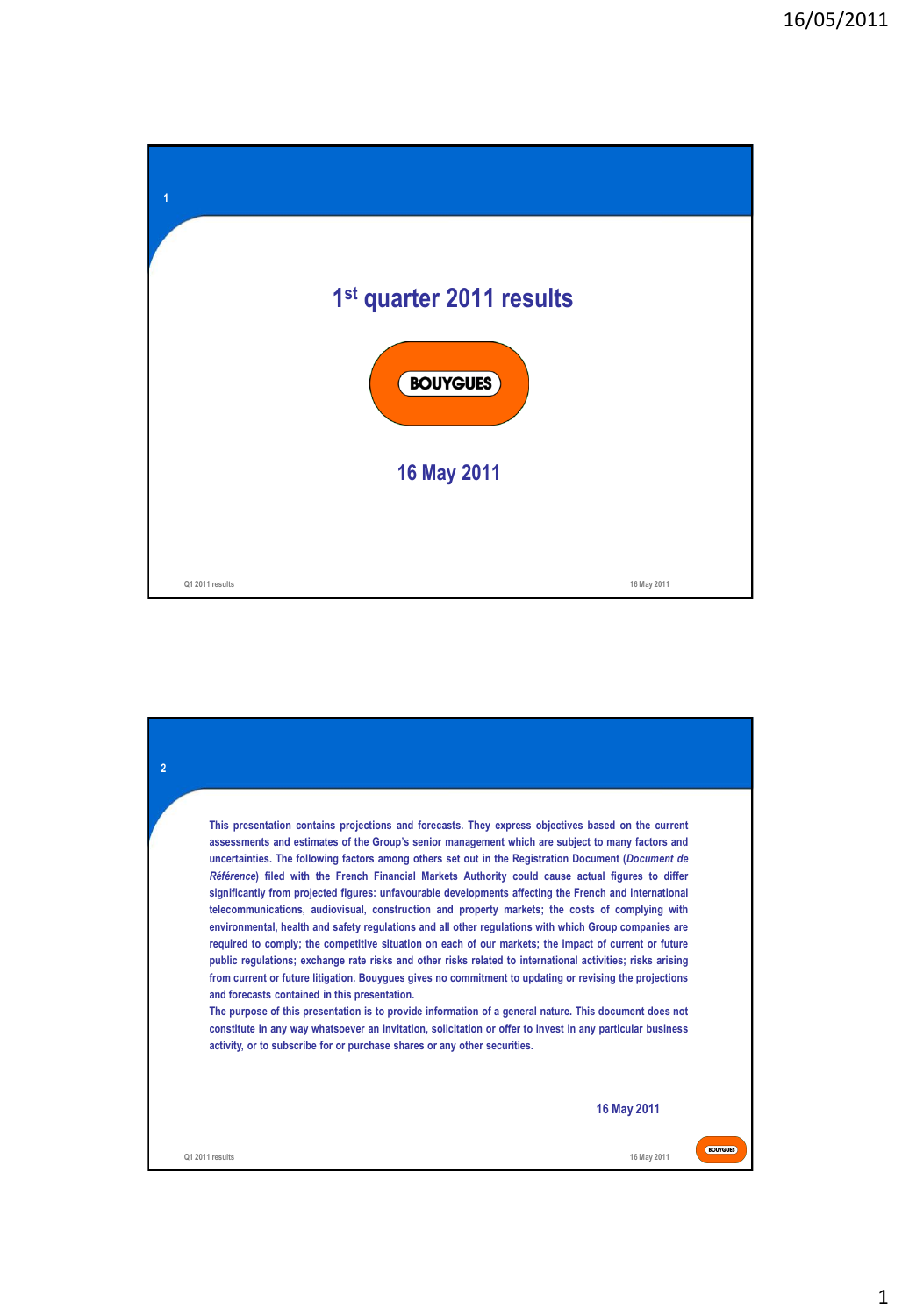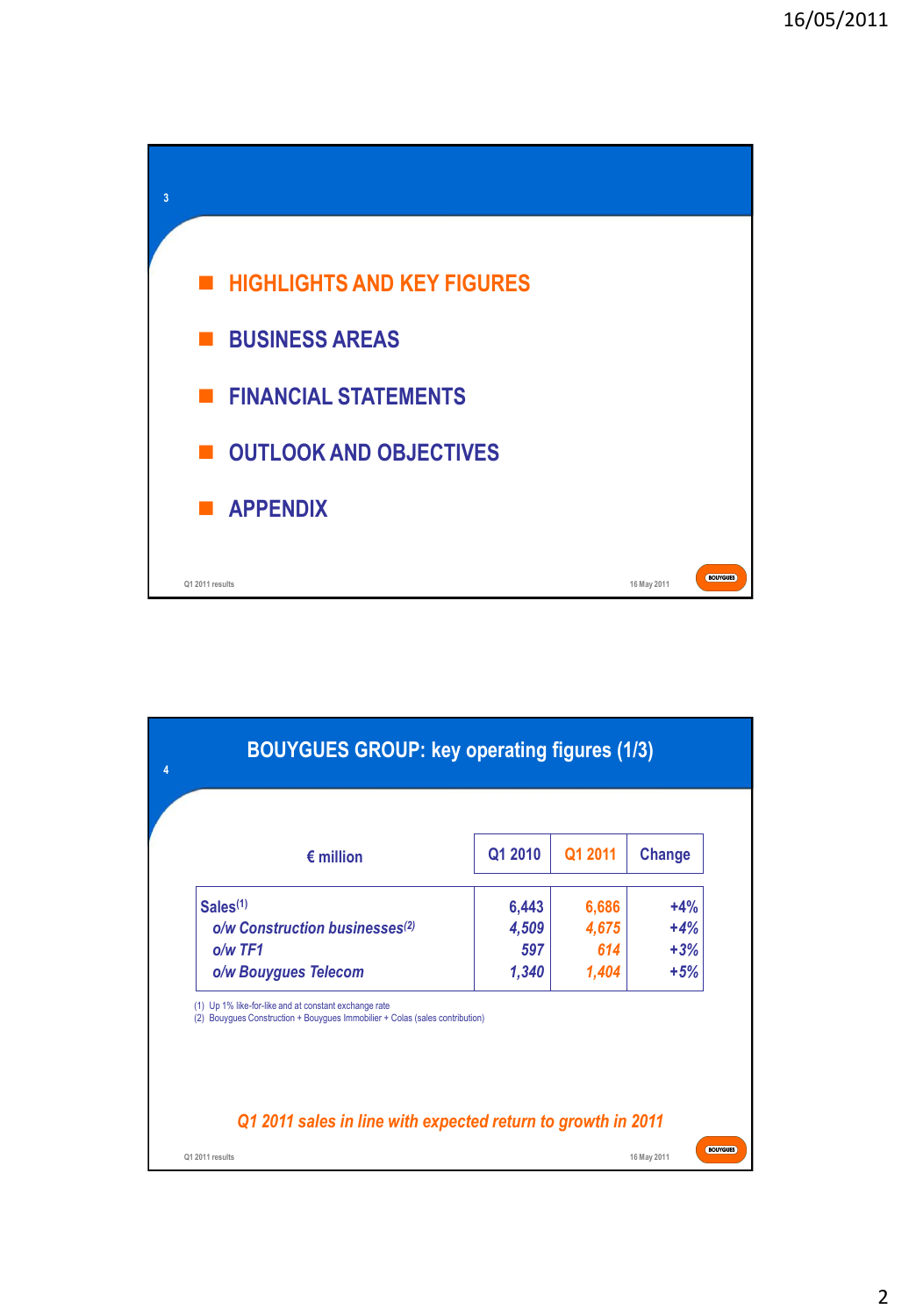| <b>BOUYGUES GROUP: key operating figures (2/3)</b>                                                                                                                                                                                                                                        |              |                 |                          |
|-------------------------------------------------------------------------------------------------------------------------------------------------------------------------------------------------------------------------------------------------------------------------------------------|--------------|-----------------|--------------------------|
| $\epsilon$ million                                                                                                                                                                                                                                                                        | Q1 2010      | Q1 2011         | Change                   |
| <b>Current operating profit</b>                                                                                                                                                                                                                                                           | $170^{(*)}$  | 153             | $-£17m$                  |
| o/w Construction businesses                                                                                                                                                                                                                                                               | $(62)^{(*)}$ | (52)            | $+$ $£10m$               |
| $o/w$ TF1                                                                                                                                                                                                                                                                                 | 44           | 62              | $+£18m$                  |
| o/w Bouygues Telecom                                                                                                                                                                                                                                                                      | 197          | 153             | -€44m                    |
| <b>Current operating margin</b>                                                                                                                                                                                                                                                           | 2.6%         | 2.3%<br>$-1.1%$ | $-0.3$ pts<br>$+0.3$ pts |
| o/w Construction businesses                                                                                                                                                                                                                                                               | $-1.4%$      |                 |                          |
| $o/w$ TF1                                                                                                                                                                                                                                                                                 | 7.4%         | 10.1%           | $+2.7$ pts               |
| o/w Bouygues Telecom                                                                                                                                                                                                                                                                      | 14.7%        | 10.9%           | $-3.8$ pts               |
| *- €8m have been reclassified to the "other operating income and expenses" line at Colas<br>Q1 2011 operating performance in line with our expectations<br>Solid start of the year for the Construction businesses<br>$\checkmark$<br>TF1 is pursuing its recovery with good cost control |              |                 |                          |
| In a very competitive environment, Bouygues Telecom maintains a stable EBITDA excluding<br>$\checkmark$<br>the Mobile termination rates differential decrease impact<br>Q1 2011 results                                                                                                   |              |                 | 16 May 2011              |

| <b>BOUYGUES GROUP: key operating figures (3/3)</b>                                                                                                                                                                                                                                                                                                                                                                                                                                                                                                                                                                                                                                                     |         |         |             |  |  |
|--------------------------------------------------------------------------------------------------------------------------------------------------------------------------------------------------------------------------------------------------------------------------------------------------------------------------------------------------------------------------------------------------------------------------------------------------------------------------------------------------------------------------------------------------------------------------------------------------------------------------------------------------------------------------------------------------------|---------|---------|-------------|--|--|
| $\epsilon$ million                                                                                                                                                                                                                                                                                                                                                                                                                                                                                                                                                                                                                                                                                     | Q1 2010 | Q1 2011 | Change      |  |  |
| Net profit attributable to the Group                                                                                                                                                                                                                                                                                                                                                                                                                                                                                                                                                                                                                                                                   | 181     | 34      | $-81%$      |  |  |
| A capital gain of €41m on Alstom Hydro Holding shares exchange included in Q1 2010<br>net profit<br>$\checkmark$ A $\epsilon$ 92m drop of Alstom's contribution: $\epsilon$ 23m in Q1 2011 vs. $\epsilon$ 115m in Q1 2010<br>Alstom's contribution to Bouygues net profit in Q1 2011 is heavily impacted by<br>the €473m provision for restructuring charges taken by Alstom in H2 2010/11<br>Alstom's contribution should improve as early as Q2 2011. According to<br>Bouygues' method of calculation (using only Alstom's previous published semi-<br>annual results) and in light of current available information, the estimated<br>contribution should be €71m in Q2 2011 (vs. €101m in Q2 2010) |         |         |             |  |  |
| Details of Alstom's contributions calculation are provided in appendix slide 30<br>Q1 2011 results                                                                                                                                                                                                                                                                                                                                                                                                                                                                                                                                                                                                     |         |         | 16 May 2011 |  |  |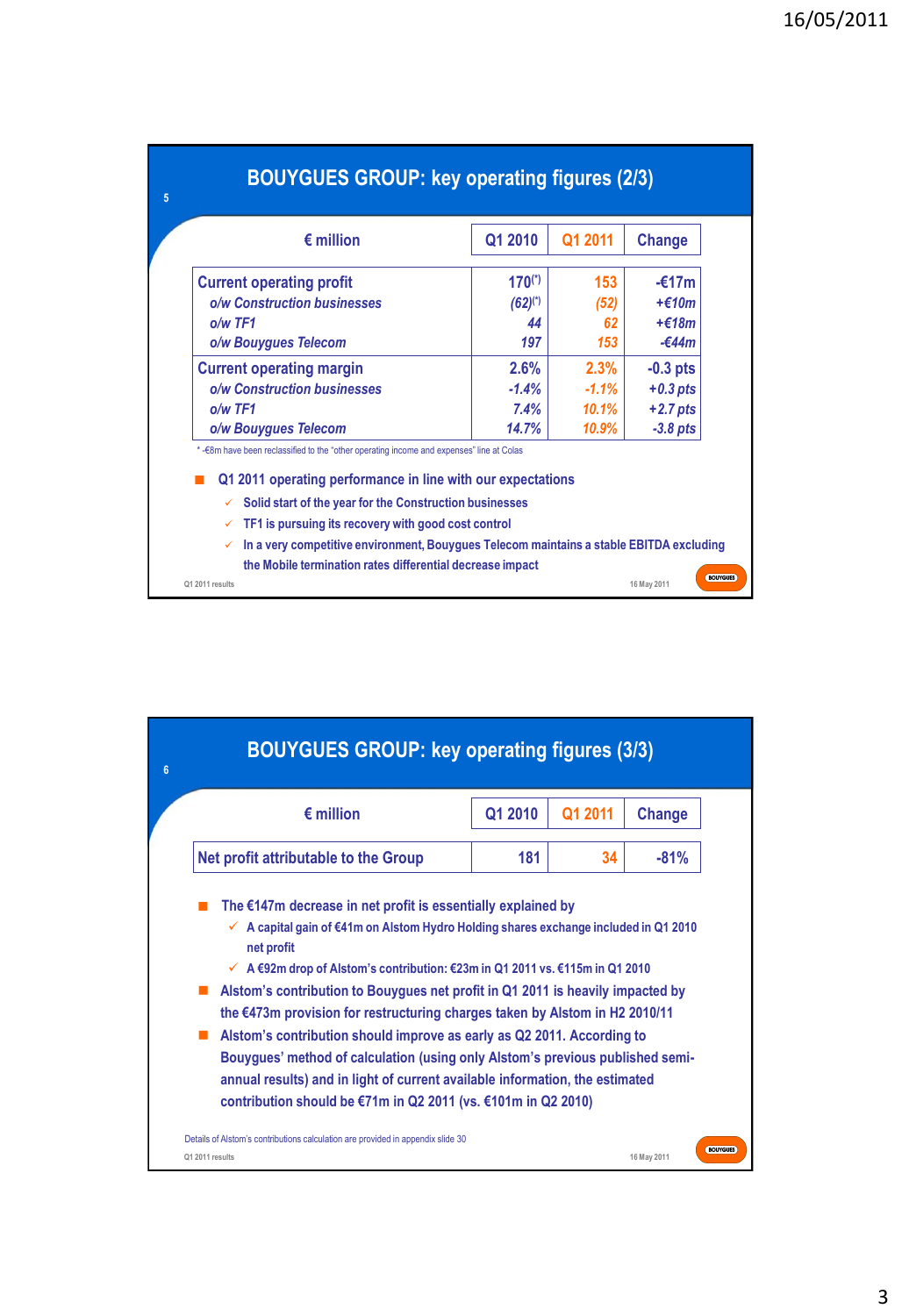

| 8                           | <b>BOUYGUES GROUP: financial position (1/2)</b> |                  |               |
|-----------------------------|-------------------------------------------------|------------------|---------------|
|                             |                                                 |                  |               |
|                             |                                                 | <b>End-March</b> |               |
| $\epsilon$ million          | 2010                                            | 2011             | <b>Change</b> |
| <b>Shareholders' equity</b> | 10,079                                          | 10,546           | $+£467m$      |
| <b>Net debt</b>             | 3,230                                           | 3,293            | $+663m$       |
| <b>Gearing ratio</b>        | 32%                                             | 31%              | $-1pts$       |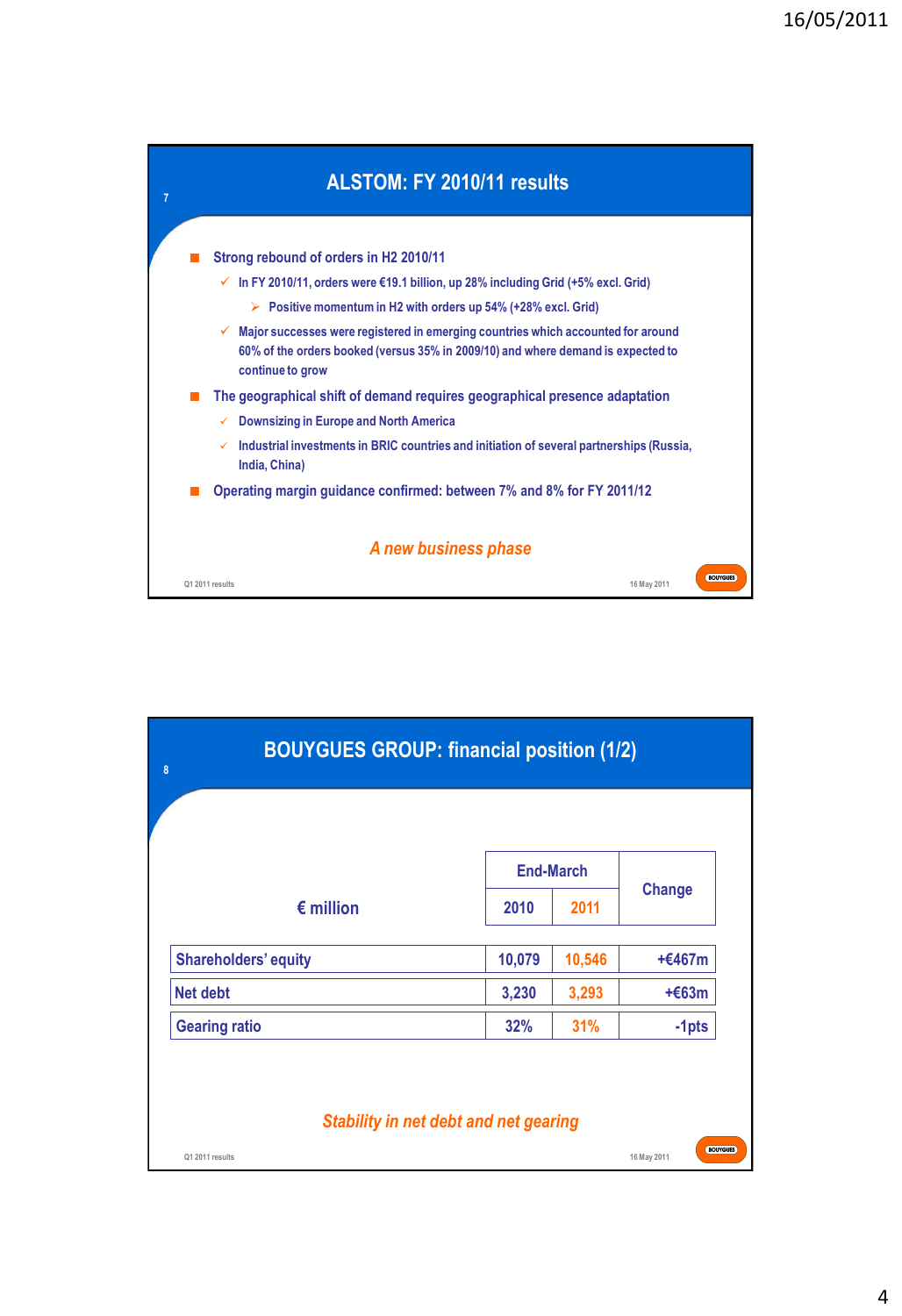| <b>BOUYGUES GROUP: financial position (2/2)</b> |                        |         |                 |
|-------------------------------------------------|------------------------|---------|-----------------|
| $\epsilon$ million                              | Q1 2010 <sup>(1)</sup> | Q1 2011 | <b>Change</b>   |
| <b>Cash Flow</b>                                | 462                    | 458     | $-64m$          |
| - Cost of net debt                              | (82)                   | (74)    | $+68m$          |
| - Income tax expense                            | (24)                   | (29)    | $-65m$          |
| - Net capital expenditure                       | (200)                  | (273)   | $-\epsilon$ 73m |
| Free Cash Flow <sup>1</sup>                     | 156                    | 82      | $-£74m$         |

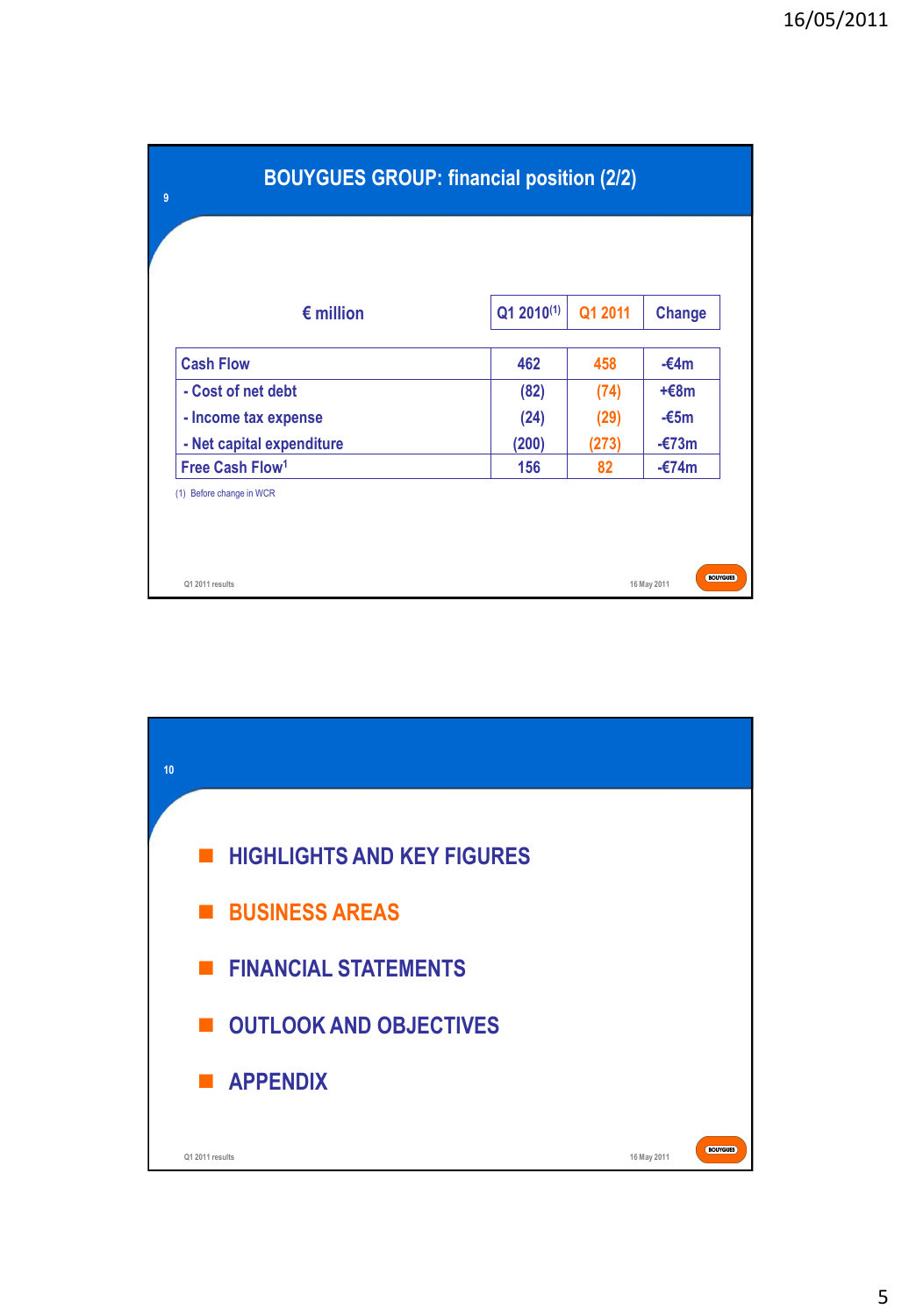

| $\epsilon$ million                                                                                                                                                                                                                                                                  | Q1 2010               | Q1 2011               | Change                     | 2011<br>target |                            |
|-------------------------------------------------------------------------------------------------------------------------------------------------------------------------------------------------------------------------------------------------------------------------------------|-----------------------|-----------------------|----------------------------|----------------|----------------------------|
| <b>Sales</b><br>o/w France<br>o/w international                                                                                                                                                                                                                                     | 2,161<br>1,166<br>995 | 2,169<br>1,274<br>895 | $=$ (1)<br>$+9%$<br>$-10%$ | 9,600<br>$+4%$ |                            |
| <b>Operating margin</b>                                                                                                                                                                                                                                                             | 3.5%                  | 3.6%                  | $+0.1$ pts                 |                |                            |
| Net profit attributable<br>to the Group                                                                                                                                                                                                                                             | 47                    | 46                    | $-2%$                      |                |                            |
| <sup>(1)</sup> Down 1% like-for-like and at constant exchange rates                                                                                                                                                                                                                 |                       |                       |                            |                | <b>The River, Thaïland</b> |
| Sales are in line with the expected timing of contracts' execution<br>Several large international projects are not yet in full production<br>✓<br><b>Stable operating performance</b><br>The 2011 sales target is raised to $\epsilon$ 9.6bn (including the Leadbitter acquisition) |                       |                       |                            |                |                            |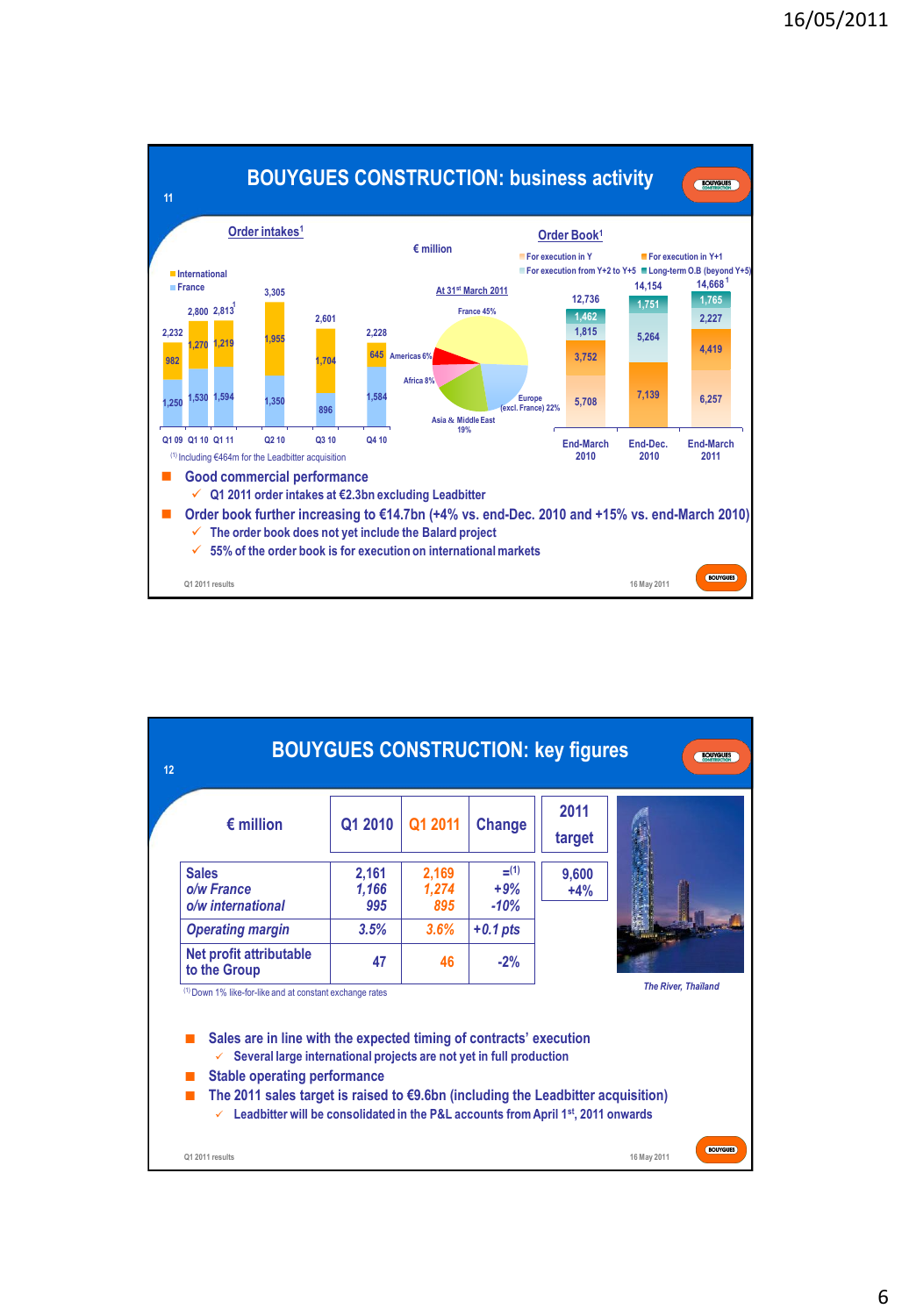

| 14 |                                                                                                                                                                                     |                   |                  |                                   | <b>BOUYGUES IMMOBILIER: key figures</b> | <b>Bouygues</b><br>Immobilier  |
|----|-------------------------------------------------------------------------------------------------------------------------------------------------------------------------------------|-------------------|------------------|-----------------------------------|-----------------------------------------|--------------------------------|
|    | $\epsilon$ million                                                                                                                                                                  | Q1 2010           | Q1 2011          | Change                            | 2011<br>target                          |                                |
|    | <b>Sales</b><br>o/w Residential<br>o/w Commercial                                                                                                                                   | 624<br>467<br>157 | 443<br>400<br>43 | $-29\%^{(1)}$<br>$-14%$<br>$-73%$ | 2,440<br>$+1%$                          |                                |
|    | <b>Operating margin</b>                                                                                                                                                             | $9.0\%$           | 8.1%             | $-0.9$ pts                        |                                         |                                |
|    | Net profit attributable<br>to the Group                                                                                                                                             | 30                | 22               | $-27%$                            |                                         | <b>Ginko eco-community,</b>    |
|    | (1) Down 29% like-for-like and at constant exchange rates<br>2011 revenue target is being confirmed as Q1 revenue decrease is not representative<br>of the 2011 revenue expectation |                   |                  |                                   |                                         | <b>Bordeaux</b>                |
|    | Commercial property revenue continues to reflect the completion of major office<br>building projects                                                                                |                   |                  |                                   |                                         |                                |
|    | Solid operating margin in line with FY 2010 level                                                                                                                                   |                   |                  |                                   |                                         |                                |
|    | Q1 2011 results                                                                                                                                                                     |                   |                  |                                   |                                         | <b>BOUYGUES</b><br>16 May 2011 |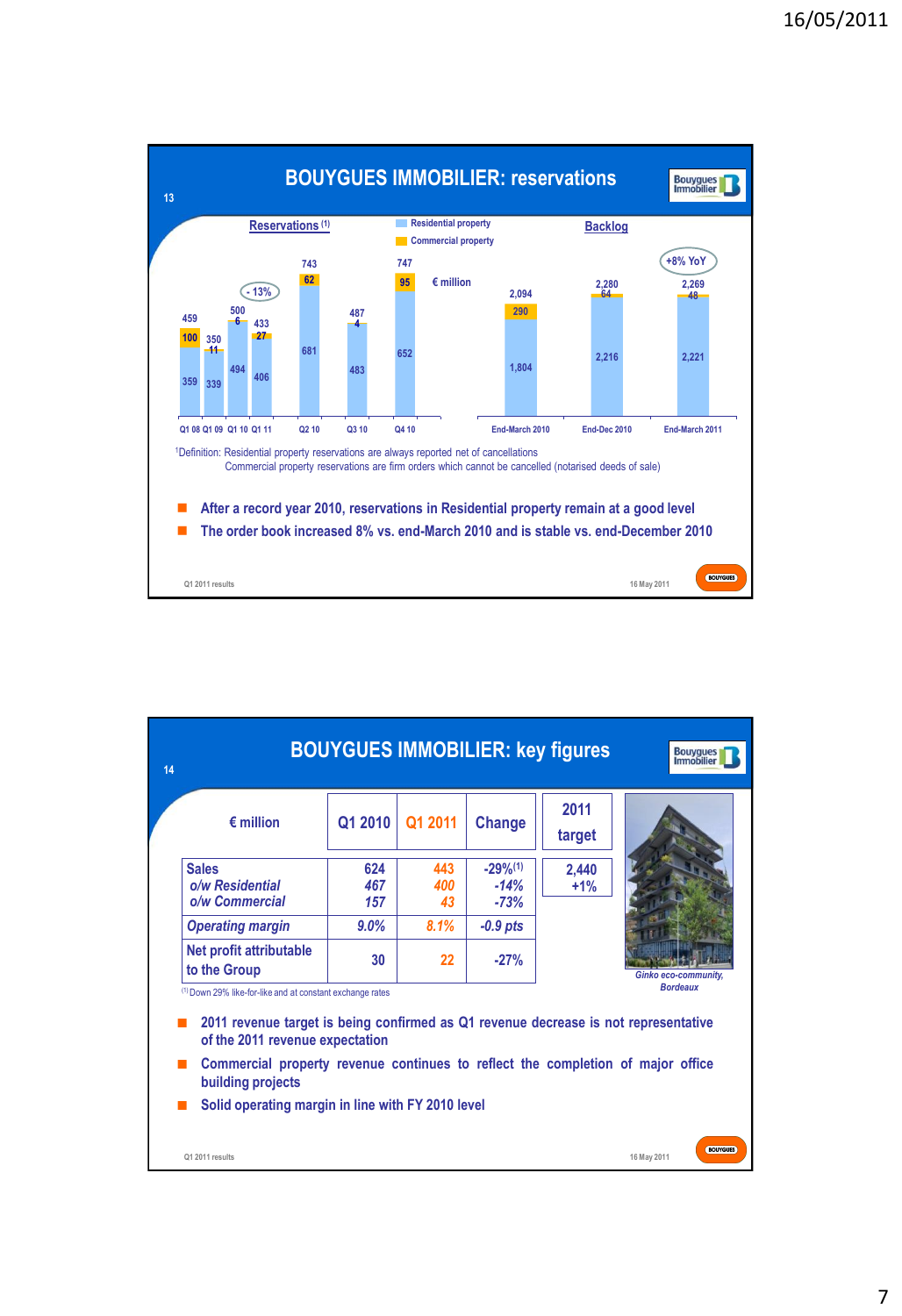| 15                                                                                                                                                                                                                                                                                                                     |                       | <b>COLAS: key figures</b> |                                 |                  | <b>COLAS</b>                               |
|------------------------------------------------------------------------------------------------------------------------------------------------------------------------------------------------------------------------------------------------------------------------------------------------------------------------|-----------------------|---------------------------|---------------------------------|------------------|--------------------------------------------|
| $\epsilon$ million                                                                                                                                                                                                                                                                                                     | Q1 2010               | Q1 2011                   | <b>Change</b>                   | 2011<br>target   |                                            |
| <b>Sales</b><br>o/w France<br>o/w international                                                                                                                                                                                                                                                                        | 1,828<br>1,228<br>600 | 2,119<br>1,487<br>632     | $+16%^{(1)}$<br>$+21%$<br>$+5%$ | 11,800<br>$+1\%$ |                                            |
| <b>Current operating profit</b>                                                                                                                                                                                                                                                                                        | $(194)^{(2)}$         | (165)                     | $+15%$                          |                  |                                            |
| Net profit attributable<br>to the Group                                                                                                                                                                                                                                                                                | (129)                 | (117)                     | $+9%$                           |                  | A26 Highway in<br><b>Champagne, France</b> |
| <sup>(1)</sup> Up 10% like-for-like and at constant exchange rates<br><sup>(2)</sup> -€202m published in Q1 2010. - €8m have been reclassified to the "other operating income and expenses" line<br>Sales benefited from a more favorable winter in France than in Q1 2010 and from<br>increase in raw material prices |                       |                           |                                 |                  |                                            |
| 2011 sales target is being confirmed as Q1 trend cannot be extrapolated to the full year                                                                                                                                                                                                                               |                       |                           |                                 |                  |                                            |
| Q1 operating performance paves the way for the expected profitability improvement in<br>2011                                                                                                                                                                                                                           |                       |                           |                                 |                  |                                            |
| Q1 2011 results                                                                                                                                                                                                                                                                                                        |                       |                           |                                 |                  | <b>BOUYGUES</b><br>16 May 2011             |

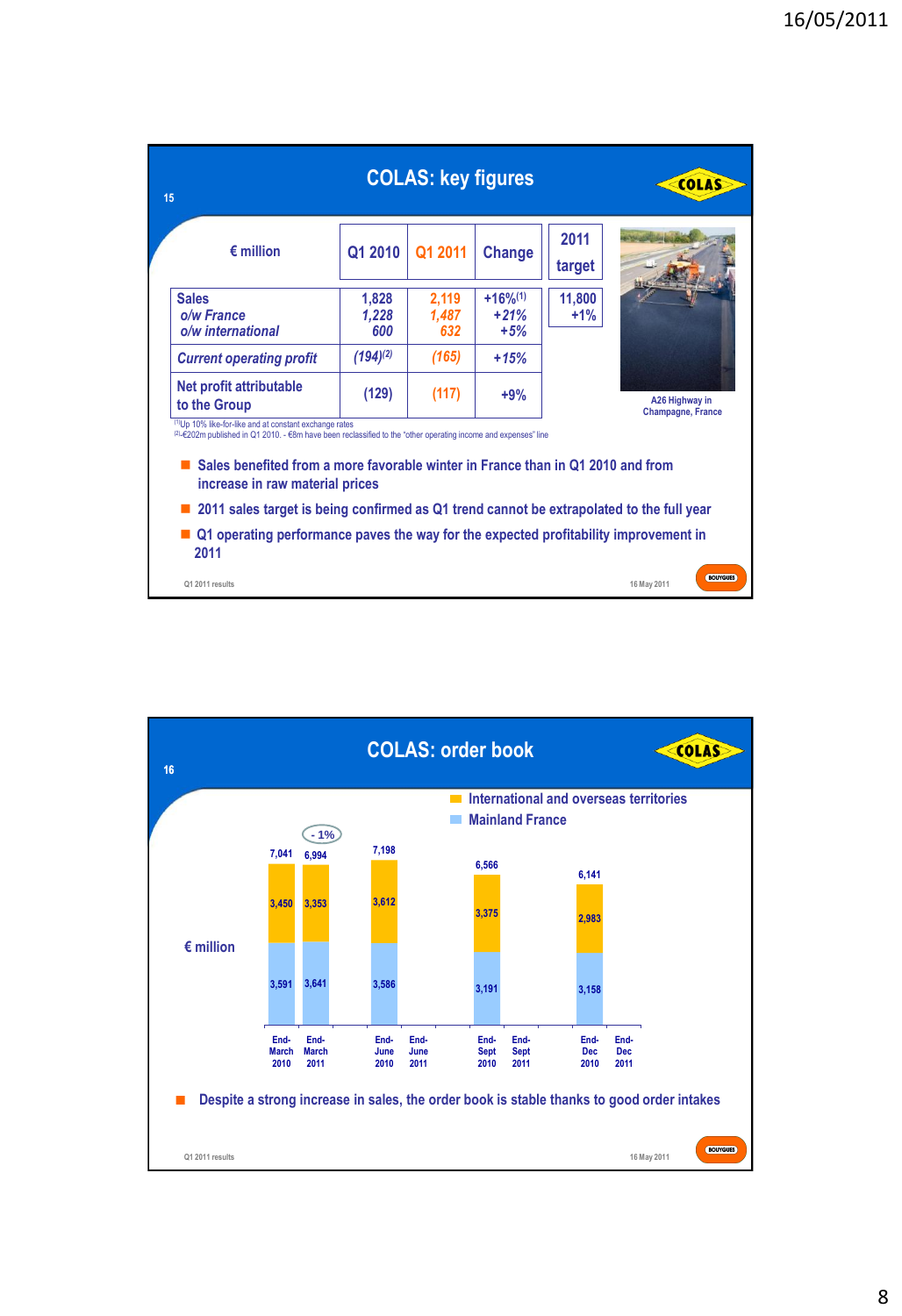| 17                                                                                                                                                                                                                                                                                                      |                   | <b>TF1: key figures</b> |                                         |                | ETI<br>h d                     |
|---------------------------------------------------------------------------------------------------------------------------------------------------------------------------------------------------------------------------------------------------------------------------------------------------------|-------------------|-------------------------|-----------------------------------------|----------------|--------------------------------|
| $\epsilon$ million                                                                                                                                                                                                                                                                                      | Q1 2010           | Q1 2011                 | <b>Change</b>                           | 2011<br>target |                                |
| <b>Sales</b><br>o/w TF1 channel advertising<br>o/w other activities                                                                                                                                                                                                                                     | 597<br>363<br>234 | 614<br>353<br>261       | $+3%$ <sup>(1)</sup><br>$-3%$<br>$+12%$ | 2,630          |                                |
| <b>Operating margin</b>                                                                                                                                                                                                                                                                                 | 7.4%              | 10.1%                   | $+2.7$ pts                              |                |                                |
| Net profit attributable<br>to the Group                                                                                                                                                                                                                                                                 | 33                | 46                      | $+39%$                                  |                | Harry Roselmack,<br>journalist |
| (1) Down 1% like-for-like and at constant exchange rates<br>Revenue growth is driven by TMC/NT1 performance and integration while visibility<br>remains low in the advertising market<br>Business model adaptation and tight cost control continue to bear fruit with operating<br>margin up 2.7 points |                   |                         |                                         |                |                                |
| Q1 2011 results                                                                                                                                                                                                                                                                                         |                   |                         |                                         |                | <b>BOUYGUES</b><br>16 May 2011 |

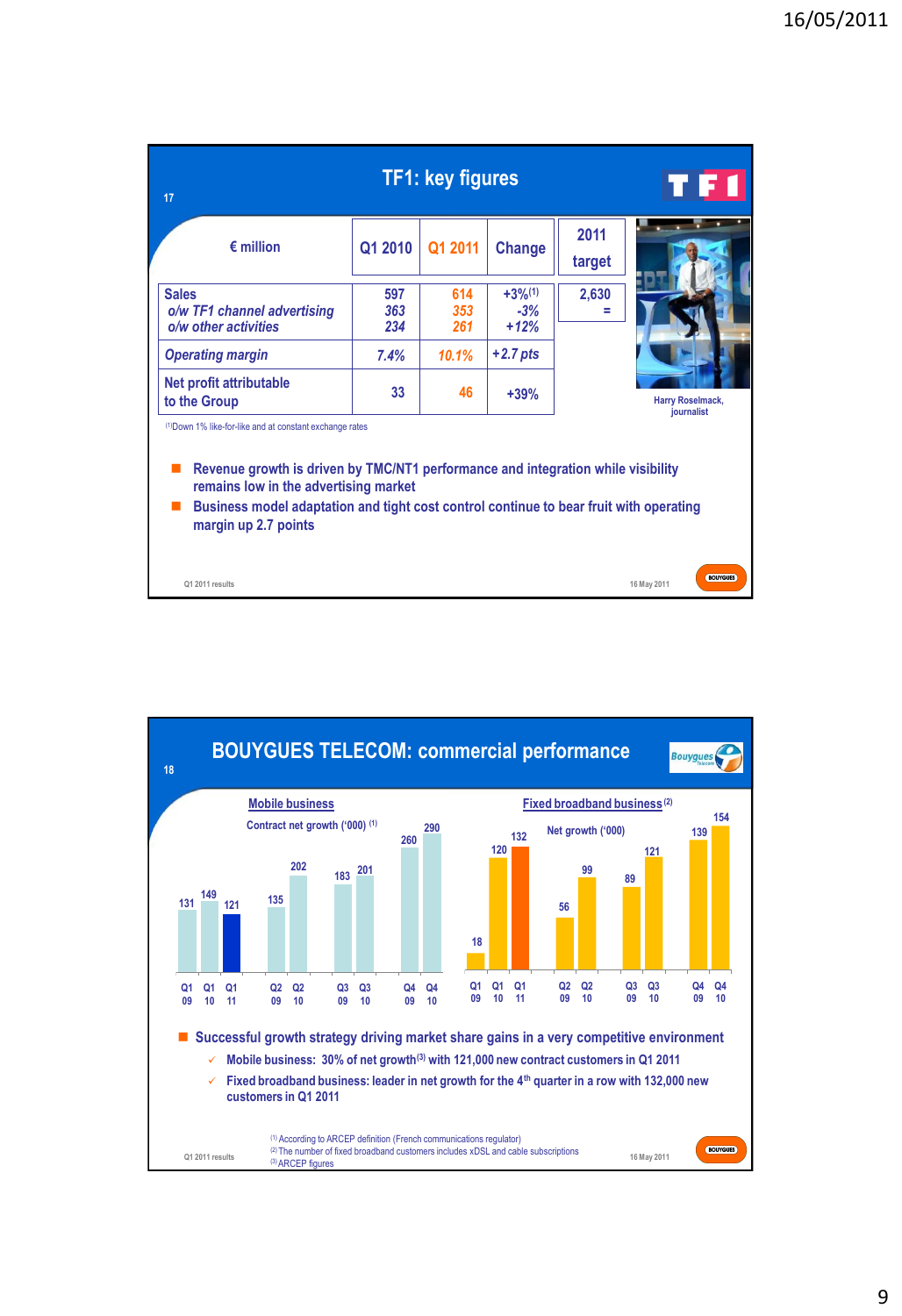| 19                                                                                                                                                                                                                                                                                                                                                                                                                                                                                            |                |                |                      | <b>BOUYGUES TELECOM: key figures</b> | <b>Bouygues</b>                     |
|-----------------------------------------------------------------------------------------------------------------------------------------------------------------------------------------------------------------------------------------------------------------------------------------------------------------------------------------------------------------------------------------------------------------------------------------------------------------------------------------------|----------------|----------------|----------------------|--------------------------------------|-------------------------------------|
| $\epsilon$ million                                                                                                                                                                                                                                                                                                                                                                                                                                                                            | Q1 2010        | Q1 2011        | <b>Change</b>        | 2011<br>target                       |                                     |
| <b>Sales</b><br><b>Sales from network</b>                                                                                                                                                                                                                                                                                                                                                                                                                                                     | 1,340<br>1,237 | 1,404<br>1.264 | $+5%^{(1)}$<br>$+2%$ | 5,730<br>$+2%$                       |                                     |
| <b>FRITDA</b><br><b>EBITDA/sales from network</b>                                                                                                                                                                                                                                                                                                                                                                                                                                             | 357<br>28.9%   | 321<br>25.4%   | $-10%$<br>$-3.5$ pts |                                      |                                     |
| <b>Operating profit</b>                                                                                                                                                                                                                                                                                                                                                                                                                                                                       | 197            | 153            | $-22%$               |                                      | <b>Bouygues Telecom advertising</b> |
| Net profit att. to the Group                                                                                                                                                                                                                                                                                                                                                                                                                                                                  | 128            | 99             | $-23%$               |                                      |                                     |
| <sup>(1)</sup> Up 5% like-for-like and at constant exchange rate<br>Continuation of double-digit organic growth in sales from network<br>10% growth excluding voice and SMS mobile termination rate (MTR) cuts<br><b>EBITDA stable excluding the MTR differentials cuts</b><br>MTR differentials cuts cost €41m in Q1 2011<br>$\checkmark$<br>Organic growth compensated for the VAT increase not passed to customers and for incremental<br>commercial costs related to rising customer base |                |                |                      |                                      |                                     |
| Q1 2011 results                                                                                                                                                                                                                                                                                                                                                                                                                                                                               |                |                |                      |                                      | <b>BOUYGUES</b><br>16 May 2011      |

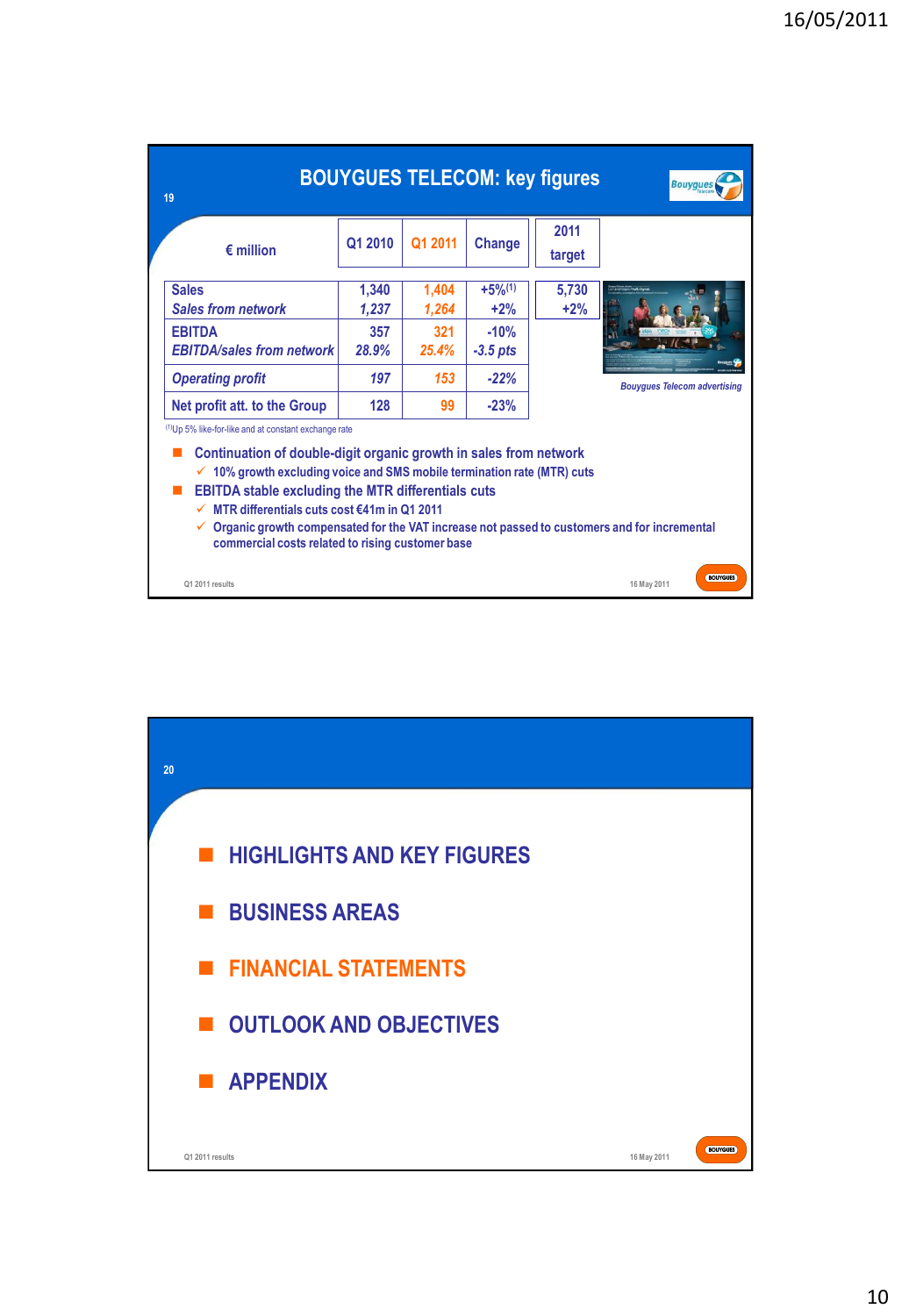| $\epsilon$ million                  | Q1 2010     | Q1 2011 | <b>Change</b> |
|-------------------------------------|-------------|---------|---------------|
| <b>Sales</b>                        | 6,443       | 6,686   | $+4%$         |
| <b>Current operating profit</b>     | $170^{(*)}$ | 153     | $-10%$        |
| Other operating income and expenses | (8)         |         | ns            |
| <b>Operating profit</b>             | 162         | 153     | $-6%$         |
| Cost of net debt                    | (82)        | (74)    | $-10%$        |
| o/w financial income                | 13          | 17      | $+31%$        |
| o/w financial expense               | (95)        | (91)    | $-4%$         |
| Other financial income and expenses | 33          | (5)     | ns            |

| (24)<br>Income tax expense                       |      |        |
|--------------------------------------------------|------|--------|
|                                                  | (29) | $+21%$ |
| Share of profits and losses of associates<br>121 | 24   | $-80%$ |
| 210<br><b>Net profit</b>                         | 69   | $-67%$ |
| <b>Minority interests</b><br>(29)                | (35) | $+21%$ |
| Net profit attributable to the Group<br>181      | 34   | $-81%$ |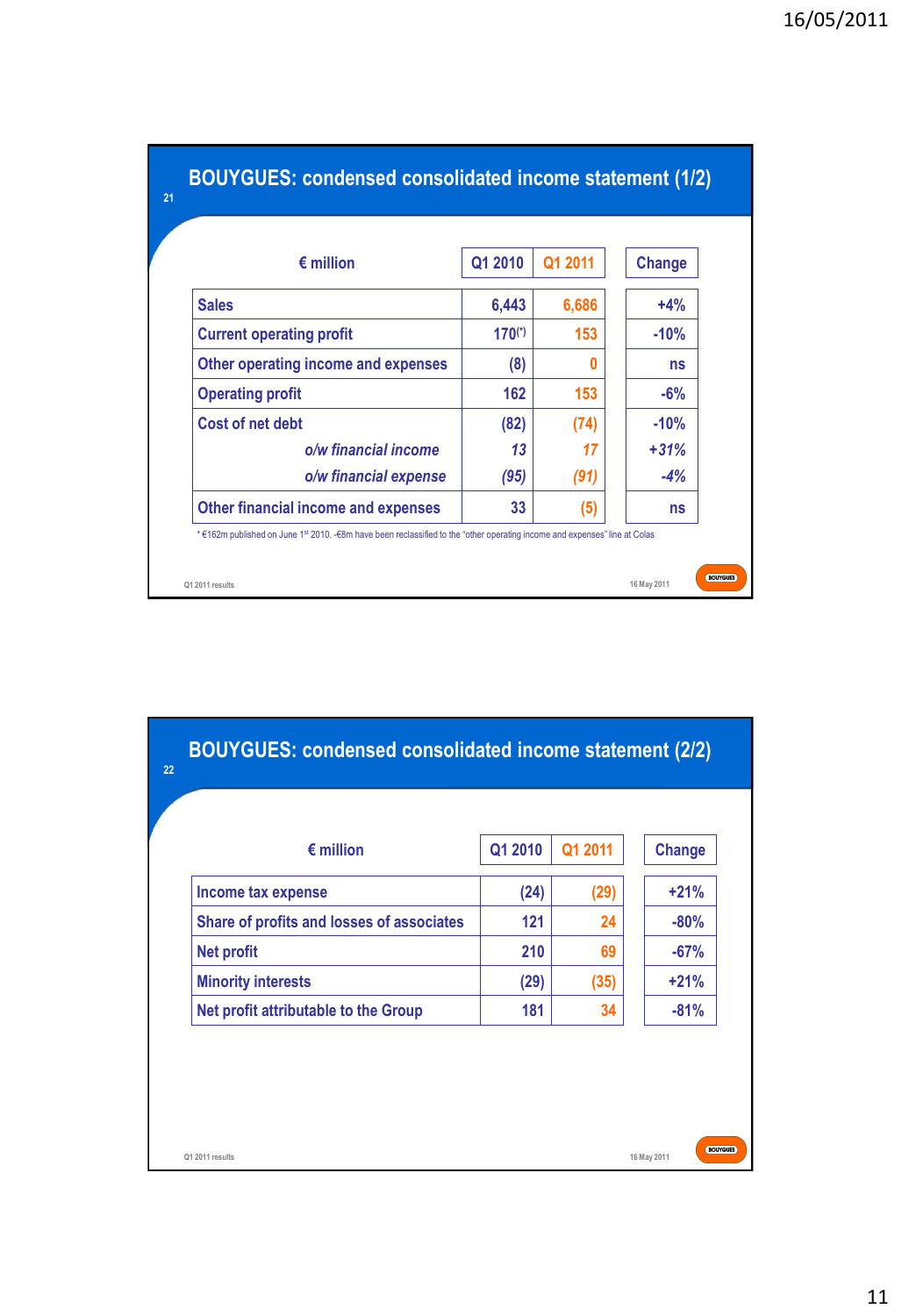

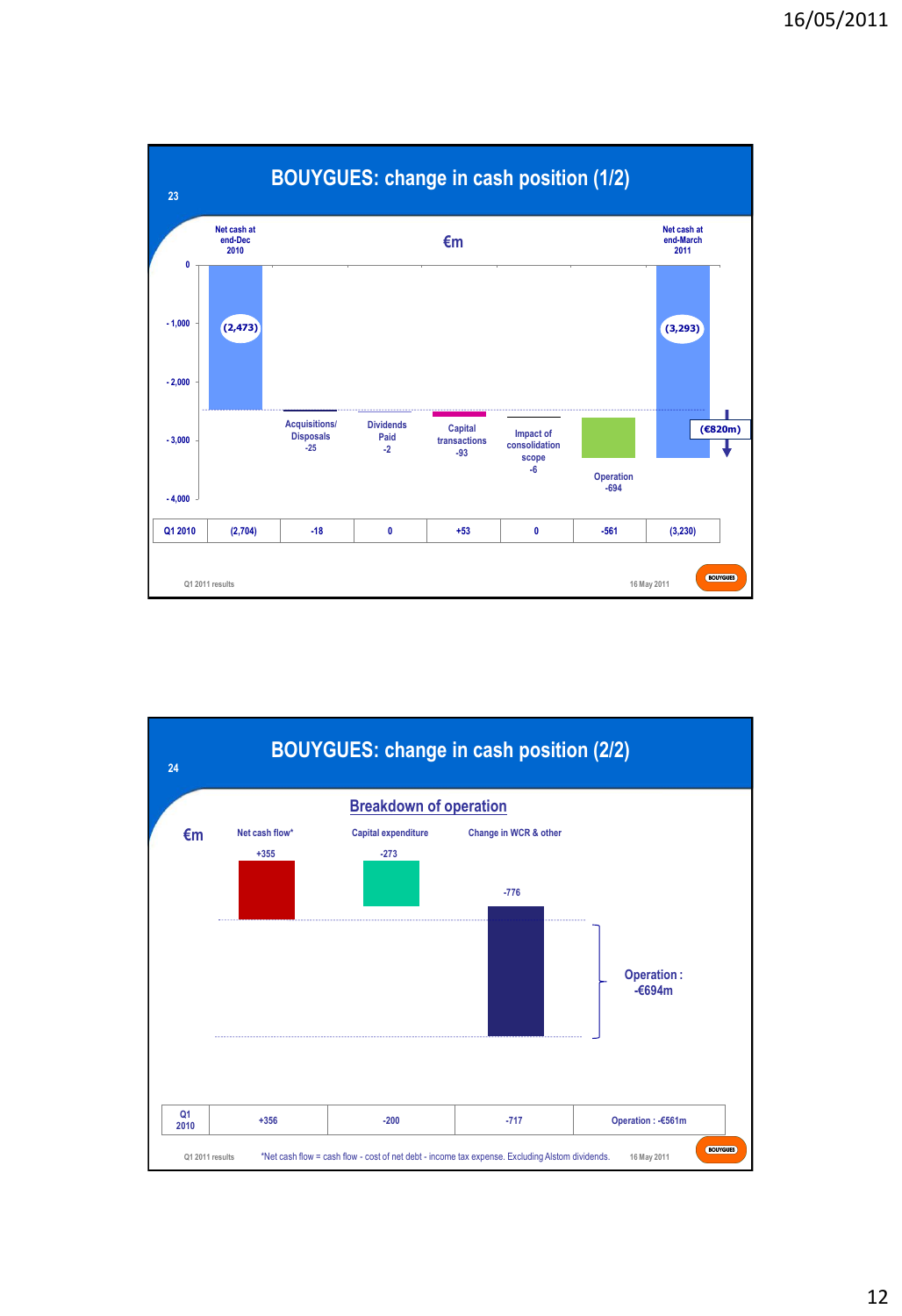| $\epsilon$ million           | Q1 2010 | Q1 2011                  | <b>Change</b> |
|------------------------------|---------|--------------------------|---------------|
| <b>Bouygues Construction</b> | 61      | 44                       | $-£17m$       |
| <b>Bouygues Immobilier</b>   | 1       | $\overline{\phantom{a}}$ | $+£1m$        |
| <b>Colas</b>                 | 33      | 71                       | $+£38m$       |
| TF <sub>1</sub>              | 14      | 8                        | $-66m$        |
| <b>Bouygues Telecom</b>      | 90      | 148                      | $+£58m$       |
| Holding company and other    | 1       | 0                        | $-£1m$        |
| <b>TOTAL</b>                 | 200     | 273                      | $+£73m$       |

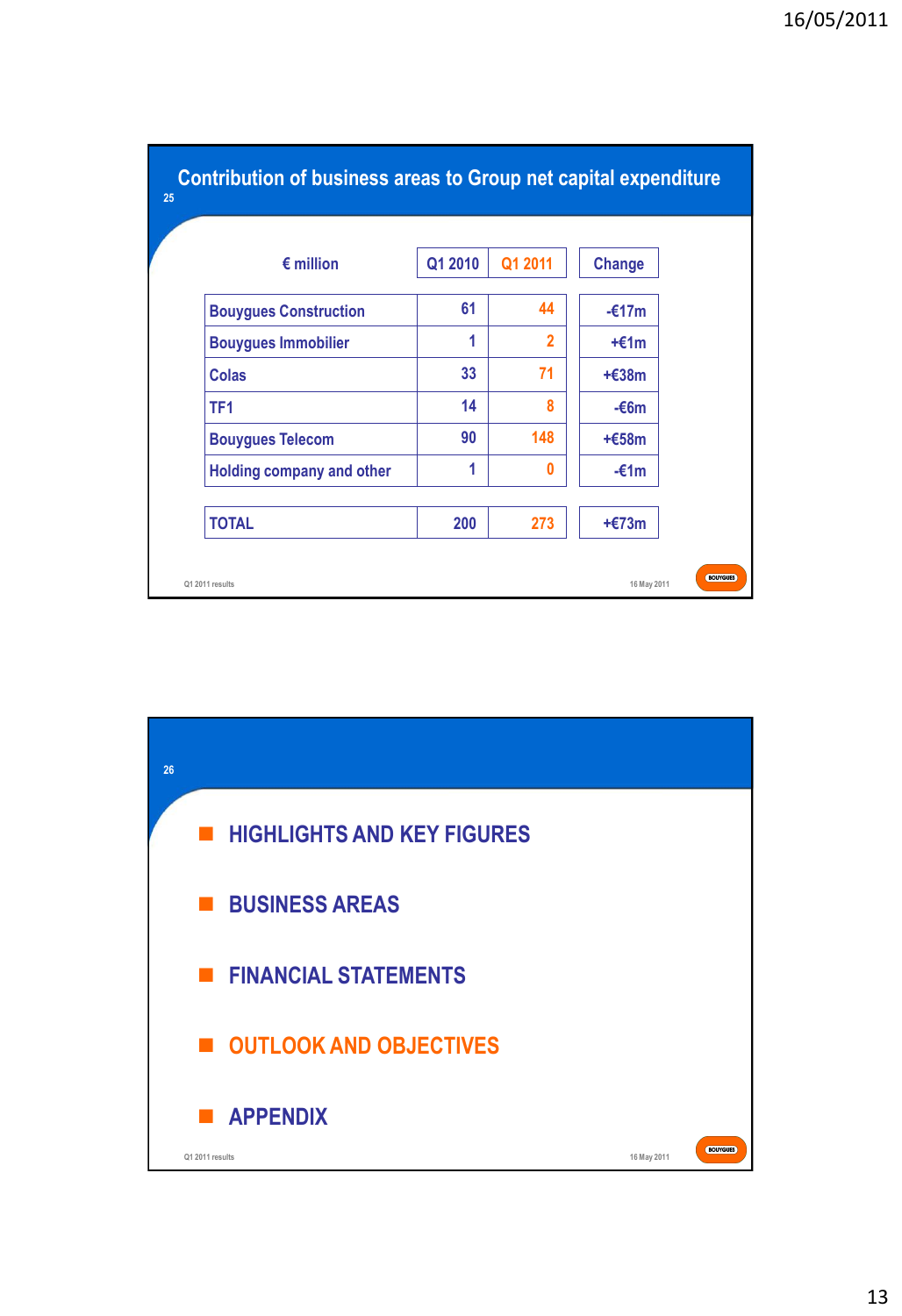|                                  |                |                    | 2011 target |                     |  |
|----------------------------------|----------------|--------------------|-------------|---------------------|--|
| $\epsilon$ million               | 2010           | In March<br>In May |             | Change<br>2011/2010 |  |
| <b>Bouygues Construction</b>     | 9,235          | 9,400              | 9,600       | $+4%$               |  |
| <b>Bouygues Immobilier</b>       | 2,418          | 2,440              | 2,440       | $+1%$               |  |
| Colas                            | 11,661         | 11,800             | 11,800      | $+1%$               |  |
| TF1                              | 2,622          | 2,630              | 2,630       | =                   |  |
| <b>Bouygues Telecom</b>          | 5,636          | 5,730              | 5,730       | $+2%$               |  |
| <b>Holding company and other</b> | 132            | 120                | 120         | ns                  |  |
| Intra-group eliminations         | (479)          | (420)              | (420)       | ns                  |  |
| <b>TOTAL</b>                     | 31,225         | 31,700             | 31,900      | $+2%$               |  |
| o/w France                       | $21,576^{(1)}$ | 22,000             | 22,100      | $+2%$               |  |
| o/w international                | $9,649^{(1)}$  | 9,700              | 9,800       | $+2%$               |  |

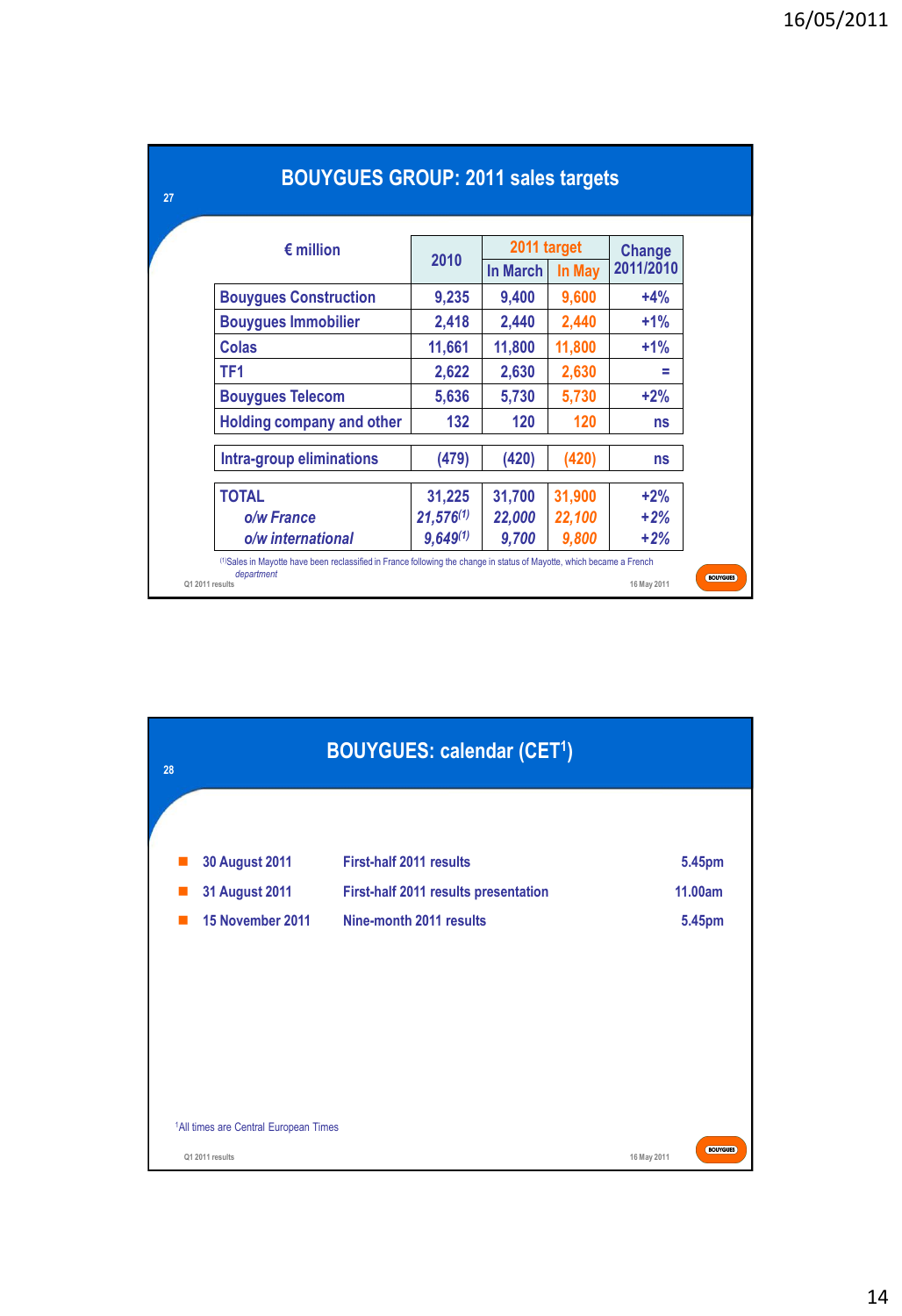

| <b>Reminder</b><br>Alstom contribution to Bouyques' net income is always calculated using the latest Alstom reported semi-<br>annual net income<br>Q4 2010 hypothesis: the calculation was based on Alstom H1 2010/11 net income ( $\epsilon$ 401m) and included a<br>provision related to Alstom restructuring plan announced in October 2010 (-€66m for Bouvques share) |                                     |                             |       |  |
|---------------------------------------------------------------------------------------------------------------------------------------------------------------------------------------------------------------------------------------------------------------------------------------------------------------------------------------------------------------------------|-------------------------------------|-----------------------------|-------|--|
|                                                                                                                                                                                                                                                                                                                                                                           | <b>Alstom</b>                       | <b>Bouyques (quarterly)</b> |       |  |
| $\epsilon$ million                                                                                                                                                                                                                                                                                                                                                        | (semi-annual)                       | 100%<br>30.8%               |       |  |
| Alstom H2 2010/11 reported                                                                                                                                                                                                                                                                                                                                                | 61                                  | 61/2                        | $+9$  |  |
| Retroactive adjustment vs. Q4 2010 estimated                                                                                                                                                                                                                                                                                                                              |                                     | $(61-401)/2$                | $-52$ |  |
| Reversal of the provision taken in Q4 2010                                                                                                                                                                                                                                                                                                                                |                                     |                             | $+66$ |  |
| Contribution of Alstom to BY net income in Q1 2011                                                                                                                                                                                                                                                                                                                        |                                     |                             | $+23$ |  |
| Alstom H2 2010/11 reported                                                                                                                                                                                                                                                                                                                                                | 61                                  | 61/2                        | +9    |  |
| Restructuring charges (after tax) in H2 2010/11 and Grid<br>acquisition costs (after tax) booked by Alstom <sup>1</sup>                                                                                                                                                                                                                                                   | $(473+44) \times (1-22\%) =$<br>403 | 403/2                       | $+62$ |  |
| Estimated contribution of Alstom to BY net income in Q2<br>2011 based on currently public information                                                                                                                                                                                                                                                                     |                                     | 464/2                       | $+71$ |  |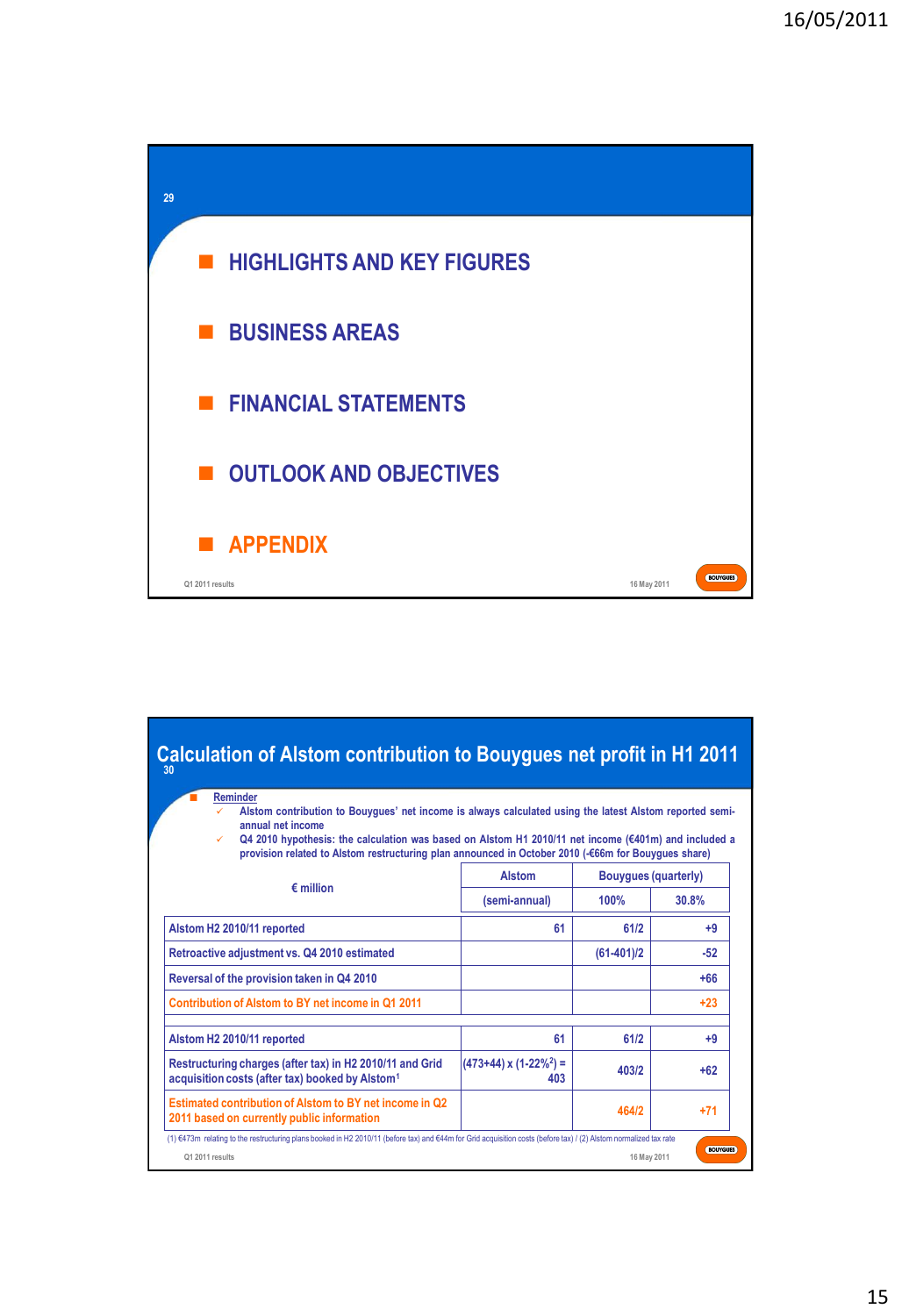

| <b>BOUYGUES TELECOM: key indicators</b><br><b>Bouygues</b><br>32                                                                                                                                                                                                                                                                                                                                                                                                                                                                                      |                                          |       |                                        |       |                               |        |  |
|-------------------------------------------------------------------------------------------------------------------------------------------------------------------------------------------------------------------------------------------------------------------------------------------------------------------------------------------------------------------------------------------------------------------------------------------------------------------------------------------------------------------------------------------------------|------------------------------------------|-------|----------------------------------------|-------|-------------------------------|--------|--|
|                                                                                                                                                                                                                                                                                                                                                                                                                                                                                                                                                       | <b>Contracts</b><br><b>First quarter</b> |       | <b>Prepaid</b><br><b>First quarter</b> |       | <b>Total customer</b><br>base |        |  |
|                                                                                                                                                                                                                                                                                                                                                                                                                                                                                                                                                       |                                          |       |                                        |       | <b>First quarter</b>          |        |  |
|                                                                                                                                                                                                                                                                                                                                                                                                                                                                                                                                                       | 2010                                     | 2011  | 2010                                   | 2011  | 2010                          | 2011   |  |
| SIM cards ('000)                                                                                                                                                                                                                                                                                                                                                                                                                                                                                                                                      | 8,075                                    | 8,889 | 2,319                                  | 2,302 | 10,394                        | 11,191 |  |
| SIM cards (% mix)                                                                                                                                                                                                                                                                                                                                                                                                                                                                                                                                     | 77.7%                                    | 79.4% | 22.3%                                  | 20.6% |                               |        |  |
| No. of fixed broadband customers ('000) <sup>2</sup>                                                                                                                                                                                                                                                                                                                                                                                                                                                                                                  |                                          |       |                                        |       | 434                           | 940    |  |
| Unit data - mobile customers                                                                                                                                                                                                                                                                                                                                                                                                                                                                                                                          |                                          |       |                                        |       |                               |        |  |
| ARPU (€/year/customer) <sup>2</sup>                                                                                                                                                                                                                                                                                                                                                                                                                                                                                                                   | 581                                      | 529   | 175                                    | 159   | 482                           | 448    |  |
| Data usage (MB/month/customer) <sup>3</sup>                                                                                                                                                                                                                                                                                                                                                                                                                                                                                                           |                                          |       |                                        |       | 40                            | 85     |  |
| SMS usage (SMS/month/customer) <sup>4</sup>                                                                                                                                                                                                                                                                                                                                                                                                                                                                                                           | 183                                      | 279   | 80                                     | 118   | 157                           | 242    |  |
| Voice usage (min/month/customer) <sup>4</sup>                                                                                                                                                                                                                                                                                                                                                                                                                                                                                                         | 330                                      | 337   | 80                                     | 79    | 267                           | 279    |  |
| Marketing costs <sup>5</sup> /sales from network                                                                                                                                                                                                                                                                                                                                                                                                                                                                                                      |                                          |       |                                        |       | 14.7%                         | 16.9%  |  |
| <sup>1</sup> The number of fixed broadband customers includes xDSL and cable subscriptions<br><sup>2</sup> Rolling 12-month period, excluding machine-to-machine SIM cards, including fair share of the ideo discount<br><sup>3</sup> Rolling 12-month period, adjusted on a monthly basis<br><sup>4</sup> Rolling 12-month period, adjusted on a monthly basis, excluding machine-to-machine and internet SIM cards<br><sup>5</sup> Mobile and fixed subscriber acquisition and retention costs<br><b>BOUYGUES</b><br>Q1 2011 results<br>16 May 2011 |                                          |       |                                        |       |                               |        |  |